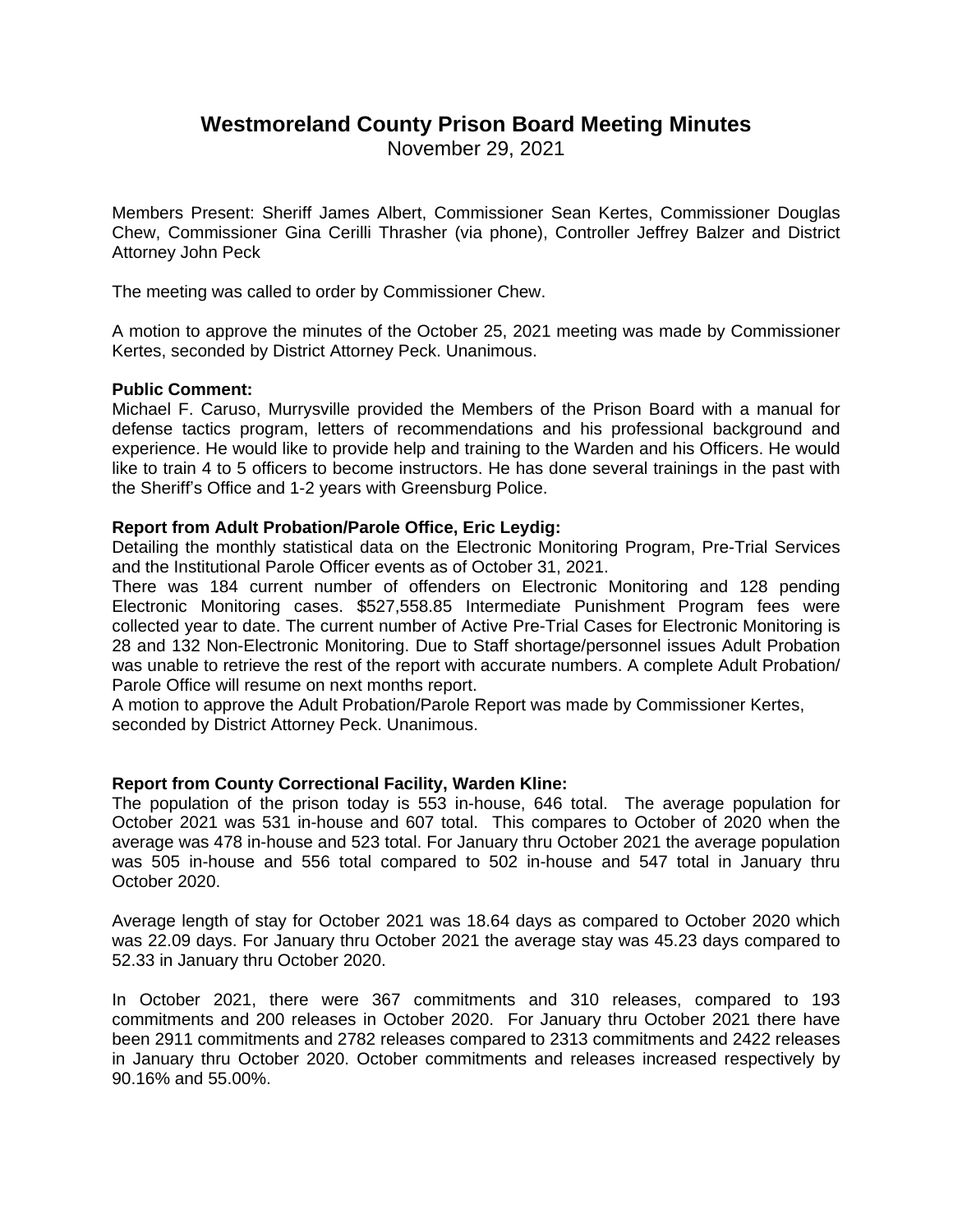The rate of recidivism for October 2021 is 24.25% and 24.79% including the 48- & 72-hour detainers as compared to October 2020 which was 32.12% and 33.67% including the 48- & 72 hour detainers. For January thru October 2021 recidivism rate is 26.03% and 27.40% including 48 hour and 72-hour detainers. This compares to January thru October 2020 recidivism rate of 23.25% and including 48 hour and 72-hour detainers, 25.71%.

There were no Rentals collected in October 2021, totaling \$0.00. There were no Locker Revenue collected in October 2021, totaling \$0.00. Fines collected in October 2021 for Clerk of Courts were \$11,960.52, totaling \$113,793.91.

The Warden reported that \$1,939.61 has been collected for video conferencing for October 2021.

In October 2021, 171 total bench warrants have been performed via video conferencing. 30 were performed by Judge Bilik-Defazio, 24 by Judge Feliciani, 24 by Judge Mears, 41 by Judge Krieger, 1 by Judge Walsh, 1 by Judge Bononi, 3 by Judge Silvis, 17 by Domestic Relations, and 21 out of county bench warrants were served. In addition, 304 District Justice hearings were held, totaling 2,940.

Nutrition Incorporated reported that the October 2021 cost per meal was \$1.03 compared to \$1.43 in October 2020.

For October 2021, we were under the cap by 99 inmates saving \$7,989.30. For the year we are below having saved \$100,207.88.

50.1% of incoming prisoners needed to detox upon arrival compared to 48.81% last month. 73.44% of inmates are currently on psych meds.

### **Executive Session:**

Commissioner Kertes made a motion to go into executive session, seconded by Controller Balzer. Unanimous.

Commissioner Kertes made a motion to reconvene in public session, seconded by District Attorney Peck. Unanimous.

### **Meeting business, discussions, motions:**

**(A)** Controller Balzer made a motion to hire Fallon McKlveen, seconded by District Attorney Peck. Unanimous.

**(B)** Controller Balzer made a motion of accept the resignation of Matthew Springer and Trevor Fagan, seconded by District Attorney Peck. Unanimous.

**(C)** Controller Balzer made a motion to accept the termination of Kody Piper, seconded by District Attorney Peck. Unanimous.

**(D)** Controller Balzer made a motion to hire Michael F. Caruso (Prison Training), seconded by Commissioner Kertes. Unanimous.

**(E)** Consider changes to the after-hours bond payment process. NO MOTION